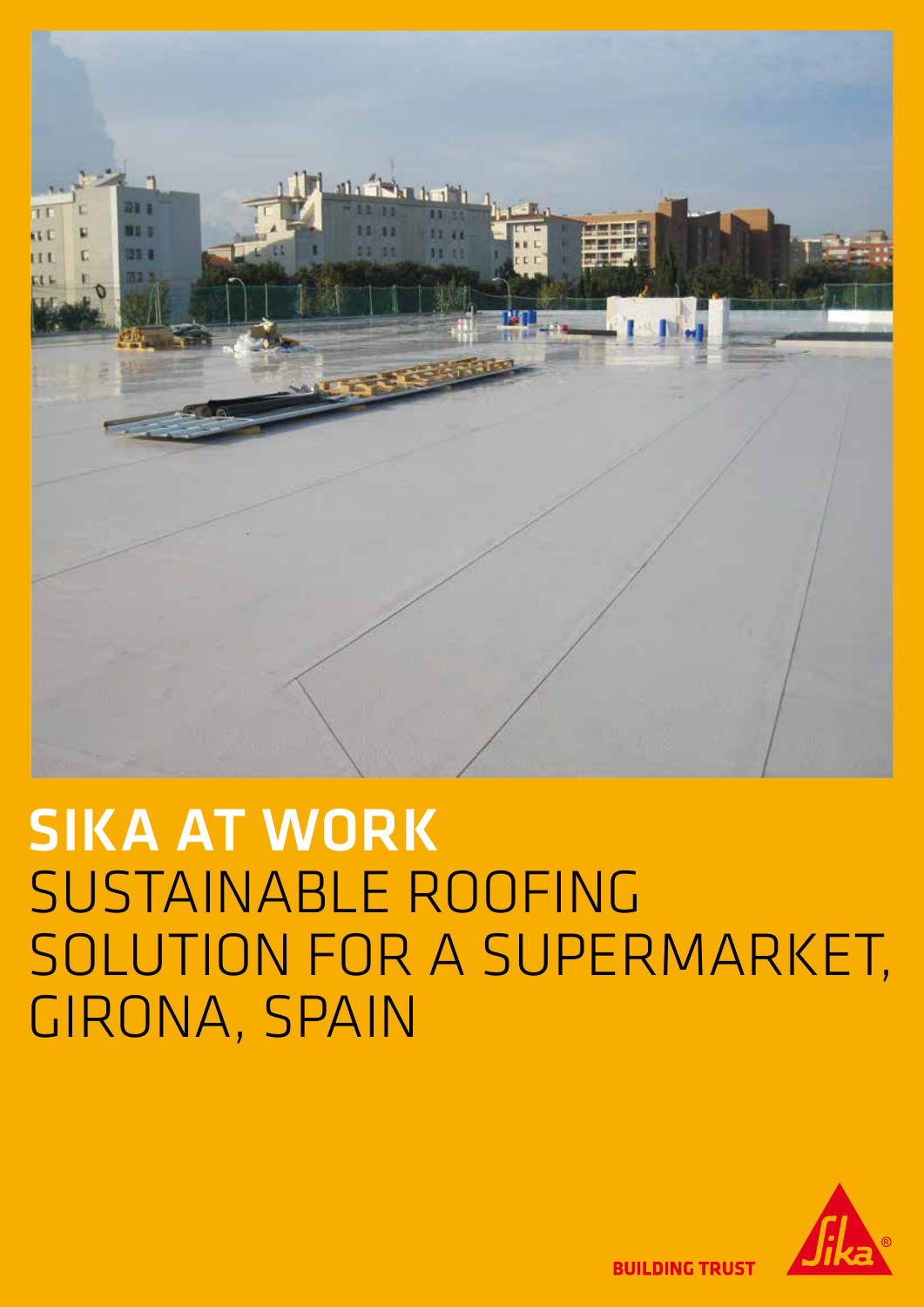## SIKA ROOFING SOLUTIONS

Sustainable solutions measured by Life Cycle Assessment (LCA)

#### PROJECT DESCRIPTION

This project is about the construction of a roofing system for a new supermarket in Girona, Spain. The owner, an international German food discounter chain, was looking for a long lasting and high quality roofing system, which can be applied across Europe on their standardized supermarkets with a total area of 1.800 m².

#### PROJECT REQUIREMENTS

The roofing system had to be persistent and must guarentee highest performance for at least 20 years. Furthermore it's a perequisite to facilitate the installation of a photovoltaic system for self-consumption.

The designers needed a reliable complete system and a trusted roofing partner which can provide a durable proven solution. The Sika solution convinced the customer with its high-performance thermoplastic roofing system, which fulfills the requirements both from a technical, an economic and environmental point of view.

In order to show the benefits of the specified Sika roofing system for the store in Girona, Sika implemented a full-system approach by taking into accout both the environmental impacts of the system and the heating/cooling savings for this specific project and location for an estimated service lifespan of 20 years.

#### SIKA'S SUSTAINABLE SOLUTION APPROACH

The specified Sika roofing system with a beige coloured waterproofing membrane has been approved by the central headquaters of the food discounter inGermany. In warm climates like Spain it is confirmed, that white, highly reflective roofing membranes are able to reduce heat absorbtion and reduce both the cooling energy consumption of buildings and rhe energy costs.

#### TECHNICAL SOLUTION:

- **E** Substrate: Trapezoidal steel deck
- **Naterproofing:** Sarnafil TS 77-18 beige
- $\blacksquare$  **Insulation:** PIR 60 mm (Rd = 2.2 (m<sup>2</sup>  $\times$ K/W)
- **u** Vapour control: Sarnavap 1000 E
- **E** Fasteners: Sarnafast SF 4.8 x 80 and Washer Sarnafast KT 82 x 40

To differentiate from black coloured bituminous solutions which are typically applied in Spain and promote the additional benefits of highly reflective thermoplastic cool roofs, Sika's Product Sustainability Group performed a Life Cycle Assessment (LCA) of three roofing solutions with similar performance:

- Specified Sika system build-up with beige membrane (SRI: 75%) = applied solution (see above)
- Same system build-up with black membrane (e.g. bituminous solution) = benchmark
- Same system build-up with highly reflective membrane (SRI: 108%) = potential solution



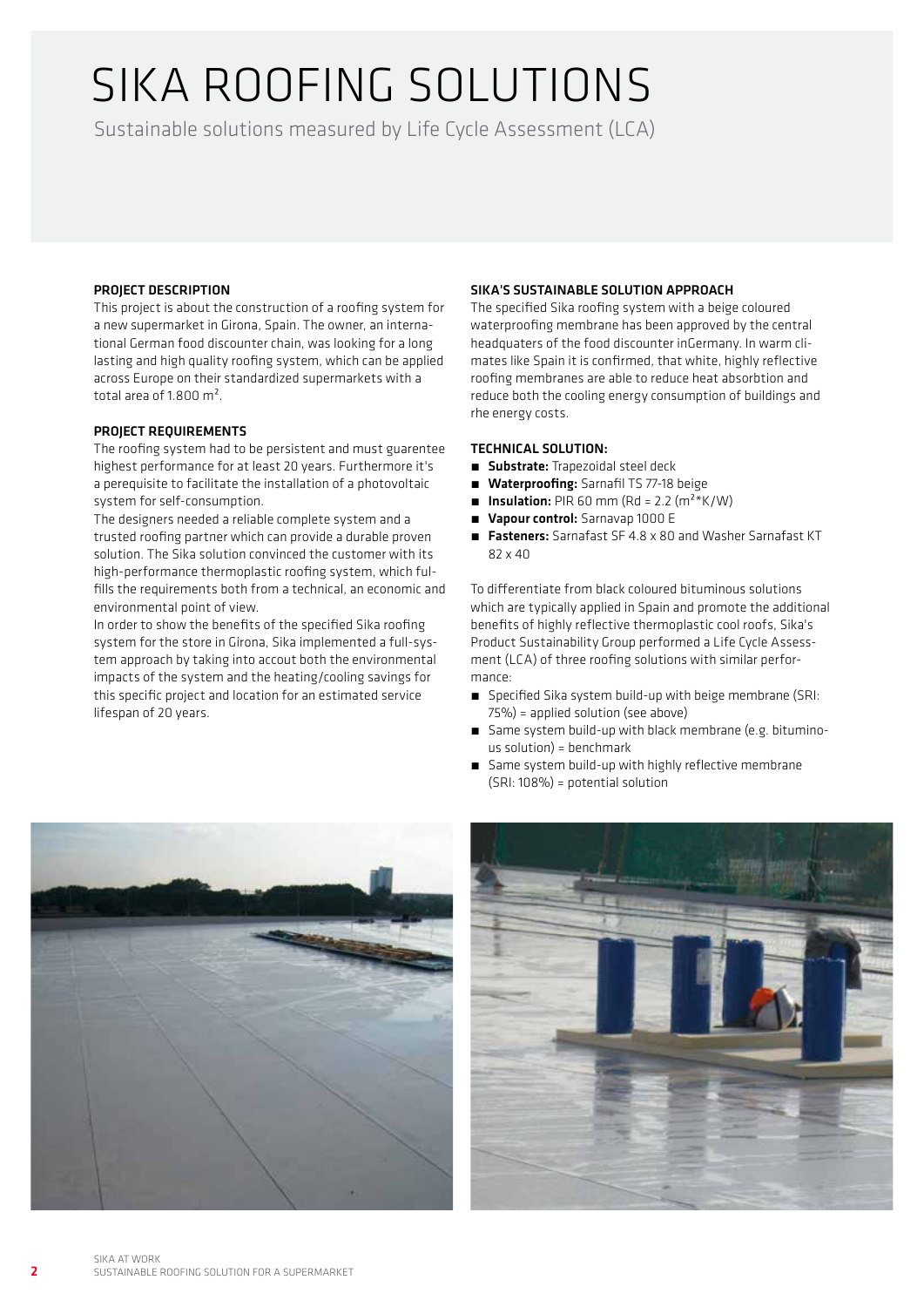The comparative study helps customers choosing the best solution, especially in warm climates and to provide an ideal differential tool which reflects the life cycle perspective by quantifying energy savings and avoided  $CO<sub>2</sub>$  emissions.

#### RESULTS OF THE LCA FOR THE PROJECT

For the total surface area of the project, 1.800  $m^2$ , the results for a beige Sarnafil TS 77-18 and a white Sarnafil TS 77-18 SR based roofing system demonstrate that both thermoplastic membranes bring significant savings from avoided cooling compared to a system with a black roofing membrane. The savings surpass the cradle to grave Energy and Carbon impacts ("Footprint") of the whole roofing system in less than 5 years.<sup>1</sup>

#### Break even carbon impacts Roofing System: Global Warming Potential  $(CWP)$  [kg CO<sub>2</sub>-eq./1800 m<sup>2</sup>]



#### Break even energy impacts Roofing System: Cumulative Energy Demand (CED) [MJ/1800 m²]



The project allowed Sika to demonstrate itscompetence and expertise in sustainability, including all relevant quantitative contributions to a high performance tailormade roofing solution. All requirements were fulfilled from a technical, economic and environmental point of view.

<sup>1</sup>Cradle to Grave: potential environmental impacts from raw material extraction, manufacturing, application and use to final disposal at the end-of.life (incineration of all components). Roofing build-up impacts are the same for all three systems.





3